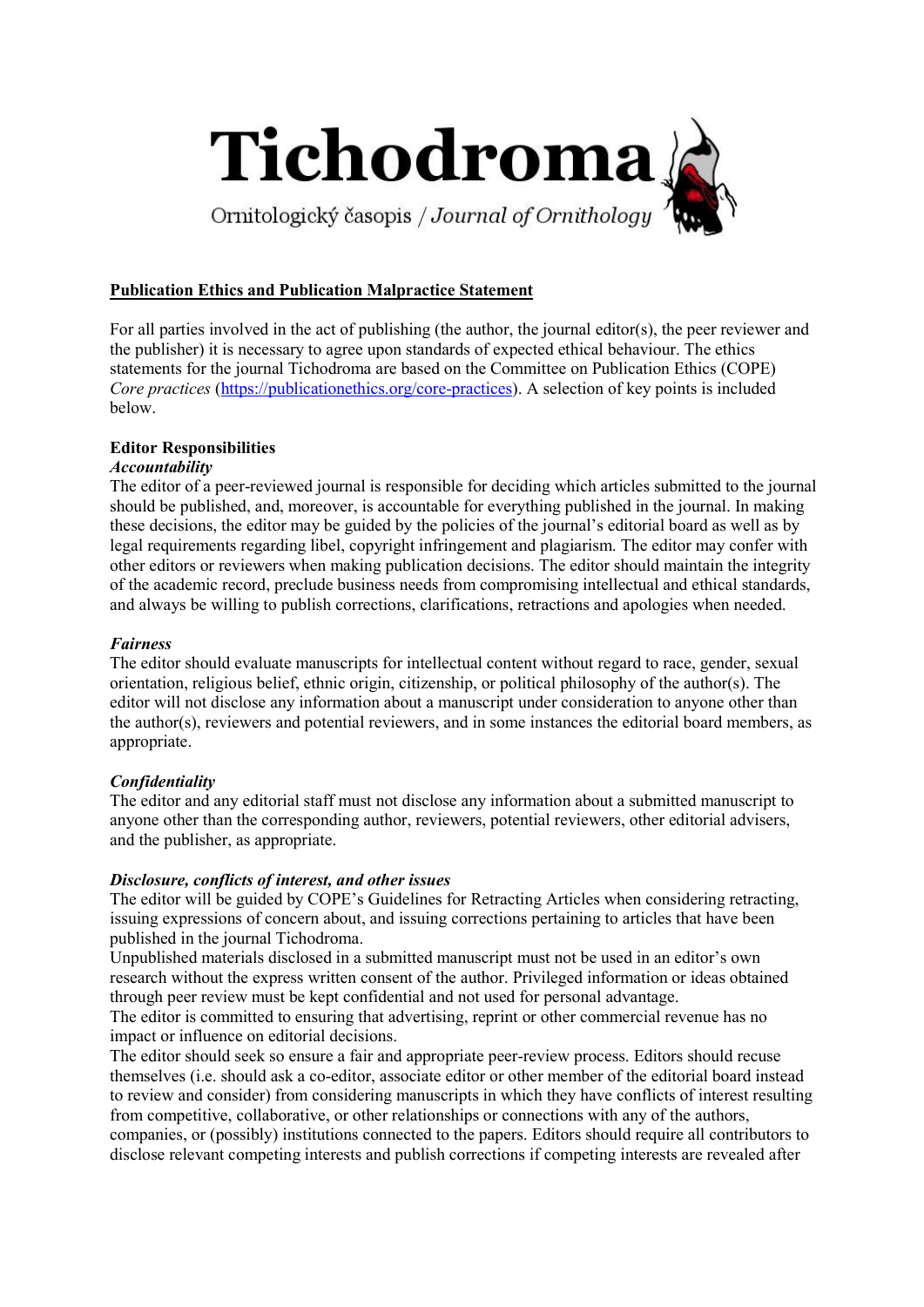publication. If needed, other appropriate action should be taken, such as the publication of a retraction or expression of concern.

## Involvement and cooperation in investigations

Editors should guard the integrity of the published record by issuing corrections and retractions when needed and pursuing suspected or alleged research and publication misconduct. Editors should pursue reviewer and editorial misconduct. An editor should take reasonably responsive measures when ethical complaints have been presented concerning a submitted manuscript or published paper.

#### Reviewer Responsibilities

#### Contribution to editorial decisions

Peer review assists the editor in making editorial decisions and, through the editorial communication with the author, may also assist the author in improving the manuscript.

#### **Promptness**

Any invited referee who feels unqualified to review the research reported in a manuscript or knows that its timely review will be impossible should immediately notify the editor so that alternative reviewers can be contacted.

#### **Confidentiality**

Any manuscripts received for review must be treated as confidential documents. They must not be shown to or discussed with others except if authorized by the editor.

#### Standards of objectivity

Reviews should be conducted objectively. Personal criticism of the author is inacceptable. Referees should express their views clearly with appropriate supporting arguments.

#### Acknowledgement of sources

Reviewers should identify relevant published work that has not been cited by the authors. Any statement that an observation, derivation, or argument had been previously reported should be accompanied by the relevant citation. A reviewer should also call to the editor's attention any substantial similarity or overlap between the manuscript under consideration and any other published data of which they have personal knowledge.

## Disclosure and conflict of interest

Privileged information or ideas obtained through peer review must be kept confidential and not used for personal advantage. Reviewers should not consider evaluating manuscripts in which they have conflicts of interest resulting from competitive, collaborative, or other relationships or connections with any of the authors, companies, or institutions connected to the submission.

## Author Responsibilities

#### Reporting standards

Authors reporting results of original research should present an accurate account of the work performed as well as an objective discussion of its significance. Underlying data should be represented accurately in the manuscript. A paper should contain sufficient detail and references to permit others to replicate the work. Fraudulent or knowingly inaccurate statements constitute unethical behaviour and are unacceptable.

## Originality and Plagiarism

The authors should ensure that they have written entirely original works, and if the authors have used the work and/or words of others that this has been appropriately cited or quoted.